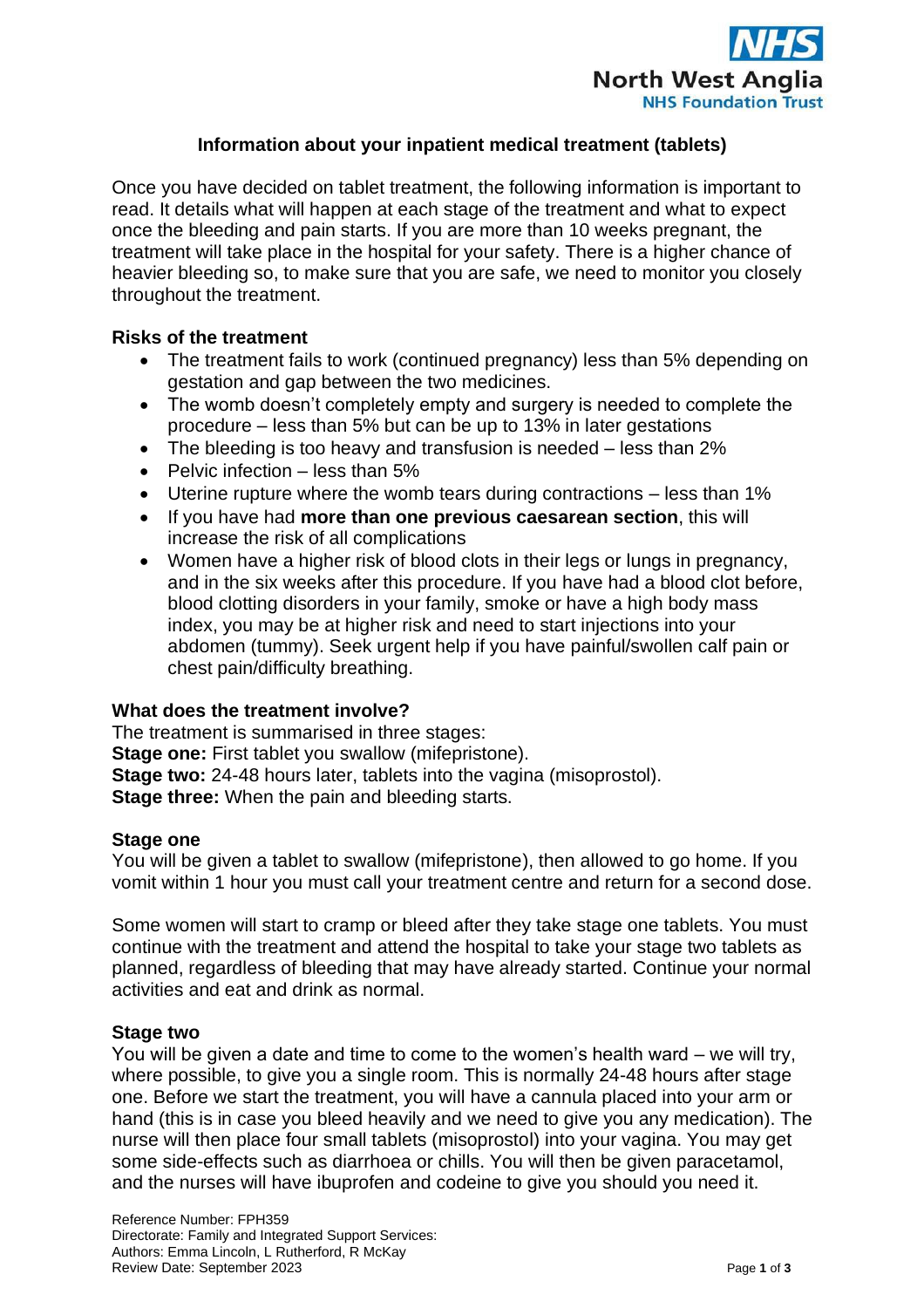

### **Stage three**

About 1-4 hours later, you will start to cramp, bleed and pass clots/tissue. You may pass clots the size of a lemon. Your cramps may be bad. To help, you can take regular pain relief (paracetamol and ibuprofen first, and then codeine if you need it). If you have someone with you they could rub your back, or you can try sitting on the toilet for short periods. We will repeat the tablets every three hours until the pregnancy has passed. The bleeding is heaviest when the pregnancy comes out, then it should slow down. There is a chance that you will see the pregnancy pass. Once this has happened, and the bleeding has slowed down, you can go home.

If you have Rhesus negative blood group you will be offered an injection called 'Anti-D' to prevent you having problems with future pregnancies.

It can take up to 2 weeks for the process to complete itself, so you may continue to bleed during this time. Sometimes the bleeding stops and then restarts.

If you do not want to be pregnant now, please ensure that you have contraception in place prior to being discharged home. Ask the nurse looking after you if you need more information. If you do want to be pregnant now, we suggest you re-start your folic acid but wait until you have had one period before trying to conceive again.

## **We will give you a date to repeat your pregnancy test (usually two weeks after treatment) and you will need to ring us to tell us this result.**

### **What happens to the pregnancy tissue?**

We will have had a conversation with you about what happens to pregnancy tissue after the treatment. If any of the information does not make sense, or if you have any further questions, please ask us.

### **Aftercare**

After the treatment you will have some bleeding. This may be for one day, or may last up to 14 days – it varies for different women. The bleeding should not be heavier than a normal period and will gradually get lighter. Avoid using tampons and having sexual intercourse until bleeding has stopped, to help reduce the risk of infection. You should expect your next period in around 4-6 weeks' time, unless you have started an hormonal contraception. You will not need a check-up unless you have concerns.

We suggest you take it easy for the next day or so, and take painkillers every 4-6 hours as needed, as you would with a period-like pain. You may bathe and shower as normal. We recommend that you don't go swimming until the bleeding settles. Most women feel able to go back to work quickly after their treatment while others like to take a few days to recover. It will depend on how you feel, what kind of job you have and when you feel ready.

### **How might I feel emotionally afterwards?**

Everyone will have an individual experience when it comes to their emotions after a treatment  $\frac{1}{2}$  for some women these can be quite strong, for others it may be less so.